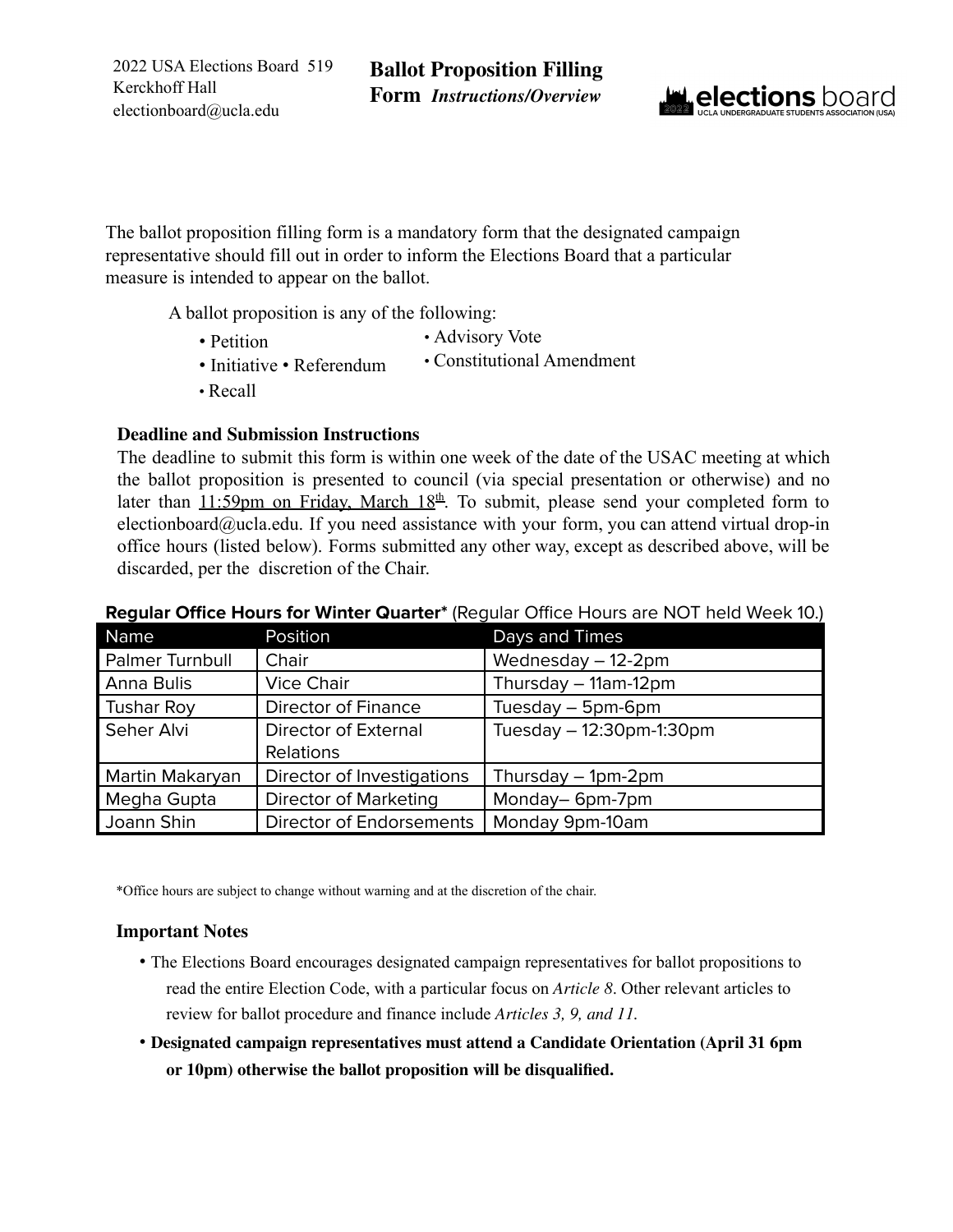*2022* USA Elections Board 519 Kerckhoff Hall electionboard@ucla.edu

# **Ballot Proposition Filling Form For the Spring 2021 Elections**

### **What type of ballot proposition are you proposing?** (circle one)

1. Petition

4. Recall

2. Initiative

5. Advisory Vote

3. Referendum

6. Constitutional Amendment

#### **Designated Campaign Representative**

| Name:          |  |  |  |  |  |  |  |  |  |  |  |  |  |
|----------------|--|--|--|--|--|--|--|--|--|--|--|--|--|
| Email Address: |  |  |  |  |  |  |  |  |  |  |  |  |  |
|                |  |  |  |  |  |  |  |  |  |  |  |  |  |
|                |  |  |  |  |  |  |  |  |  |  |  |  |  |

| Circle one @ucla.edu : @gmail.com @ | .com |               |
|-------------------------------------|------|---------------|
| Phone Number:                       |      |               |
|                                     |      |               |
| <b>Ballot Proposition Name:</b>     |      |               |
|                                     |      |               |
|                                     |      |               |
|                                     |      | <b>Please</b> |

**briefly describe your ballot proposition:** (this information may be shared with administration.) *What we*

\_\_\_\_\_\_\_\_\_\_\_\_\_\_\_\_\_\_\_\_\_\_\_\_\_\_\_\_\_\_\_\_\_\_\_\_\_\_\_\_\_\_\_\_\_\_\_\_\_\_\_\_\_\_\_\_\_\_\_\_\_\_\_\_\_\_\_\_\_

\_\_\_\_\_\_\_\_\_\_\_\_\_\_\_\_\_\_\_\_\_\_\_\_\_\_\_\_\_\_\_\_\_\_\_\_\_\_\_\_\_\_\_\_\_\_\_\_\_\_\_\_\_\_\_\_\_\_\_\_\_\_\_\_\_\_\_\_\_

\_\_\_\_\_\_\_\_\_\_\_\_\_\_\_\_\_\_\_\_\_\_\_\_\_\_\_\_\_\_\_\_\_\_\_\_\_\_\_\_\_\_\_\_\_\_\_\_\_\_\_\_\_\_\_\_\_\_\_\_\_\_\_\_\_\_\_\_\_

\_\_\_\_\_\_\_\_\_\_\_\_\_\_\_\_\_\_\_\_\_\_\_\_\_\_\_\_\_\_\_\_\_\_\_\_\_\_\_\_\_\_\_\_\_\_\_\_\_\_\_\_\_\_\_\_\_\_\_\_\_\_\_\_\_\_\_\_\_

\_\_\_\_\_\_\_\_\_\_\_\_\_\_\_\_\_\_\_\_\_\_\_\_\_\_\_\_\_\_\_\_\_\_\_\_\_\_\_\_\_\_\_\_\_\_\_\_\_\_\_\_\_\_\_\_\_\_\_\_\_\_\_\_\_\_\_\_\_

\_\_\_\_\_\_\_\_\_\_\_\_\_\_\_\_\_\_\_\_\_\_\_\_\_\_\_\_\_\_\_\_\_\_\_\_\_\_\_\_\_\_\_\_\_\_\_\_\_\_\_\_\_\_\_\_\_\_\_\_\_\_\_\_\_\_\_\_\_

*are looking for here is not political necessity, but rather the logistics of the ballot proposition.*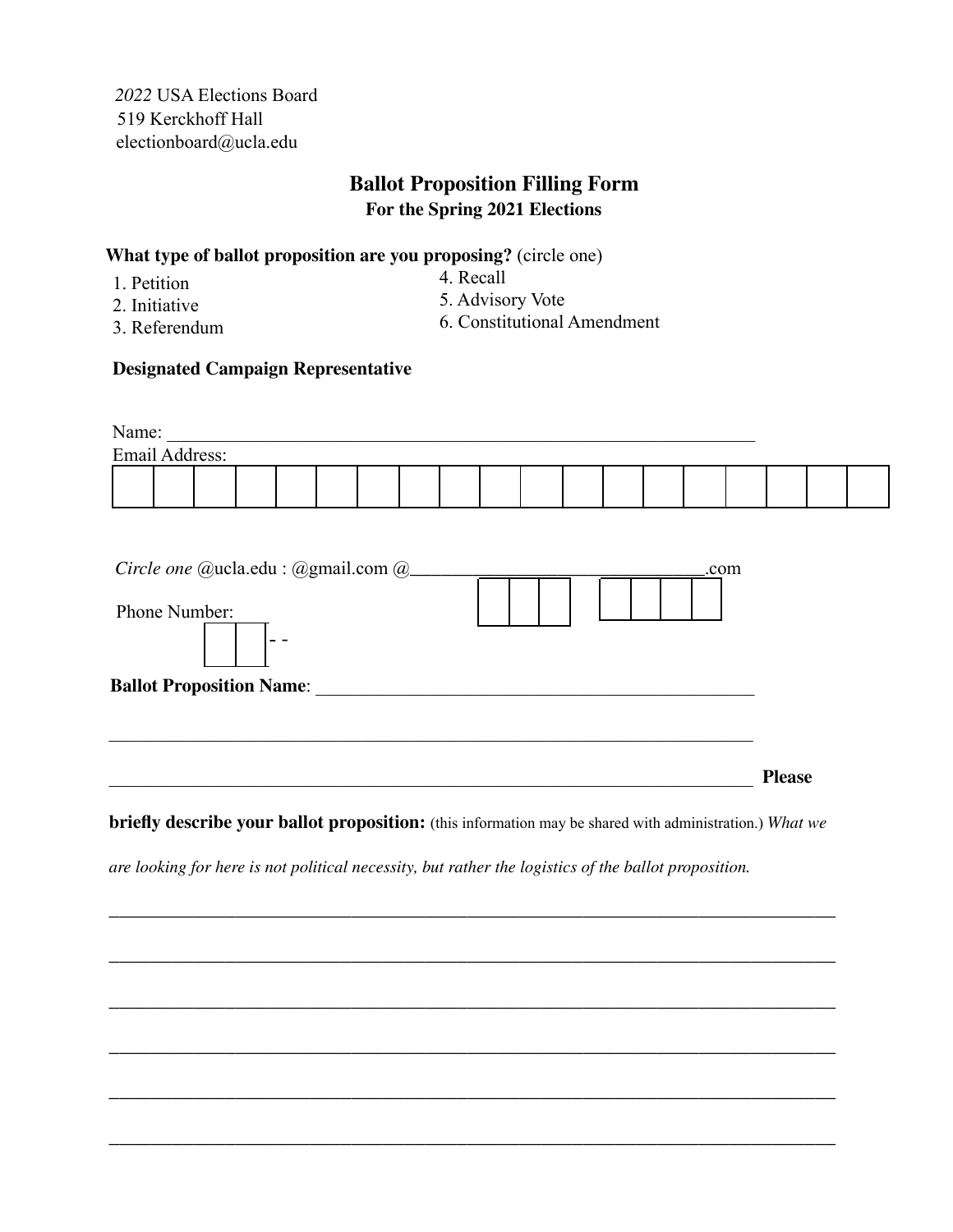If your ballot proposition is a referendum that is a student fee increase, please provide the tentative dollar amount per quarter that will be assessed on students: \$ *2021* USA Elections Board 519 Kerckhoff Hall electionboard@ucla.edu

## **Binding Contract**

*I*,  $\Box$ 

*as it appears on University records), as evidenced by my signature, declare my intention to serve*

\_\_\_\_\_\_\_\_\_\_\_\_\_\_\_\_\_\_\_\_\_\_\_\_\_\_\_\_\_\_\_\_\_\_\_\_\_\_\_\_\_\_\_\_\_\_\_\_\_\_\_\_\_\_\_\_\_\_\_\_\_\_\_\_\_\_\_\_\_

\_\_\_\_\_\_\_\_\_\_\_\_\_\_\_\_\_\_\_\_\_\_\_\_\_\_\_\_\_\_\_\_\_\_\_\_\_\_\_\_\_\_\_\_\_\_\_\_\_\_\_\_\_\_\_\_\_\_\_\_\_\_\_\_\_\_\_\_\_

*as the designated campaign representative for the following ballot proposition: (Write ballot*

*proposition name here)*

*My signature also affirms that I understand and agree to the following:*

- **1. My participation in the forthcoming election will be undertaken in accordance with and will be governed by:**
	- a. All applicable policies and University regulations.

b. The Undergraduate Students Association Constitution and its Bylaws. c. **The Undergraduate Students Association Election Code as interpreted and implemented by the Elections Board Chairperson.**

**2. I acknowledge that the ballot proposition may be disqualified from the election process upon severe infraction of the Election Code at the discretion of the Elections Board and Elections Board Chair. I understand that the ballot proposition campaign can be sanctioned for the individual actions of campaign members. 3.** The spending limit for ballot propositions is \$**[PENDING]**.

- **4.** I understand that I will be required to attend the mandatory Candidate Orientation Meeting. I understand that if I fail to attend this meeting and sign the attendance roster, the ballot proposition that I am the designated campaign representative for will not appear on the ballot in the forthcoming election. *This applies even if my ballot proposition receives approval from the USAC after the orientation.*
- **5.** I understand that I am responsible for all information and documents posted on the Elections Board website, including but not limited to the USA Election Code, USA Constitution, USA Bylaws, and UCLA Student Code of Conduct.
- **6.** *I agree to adhere to all sections of the Election Code.*

Signature:

Date of Submission: \_\_\_\_\_\_\_\_\_\_\_\_\_\_\_\_\_\_\_\_\_\_\_\_\_\_\_\_\_\_\_\_\_\_\_\_\_\_\_\_\_\_\_\_\_\_\_\_\_\_\_\_\_